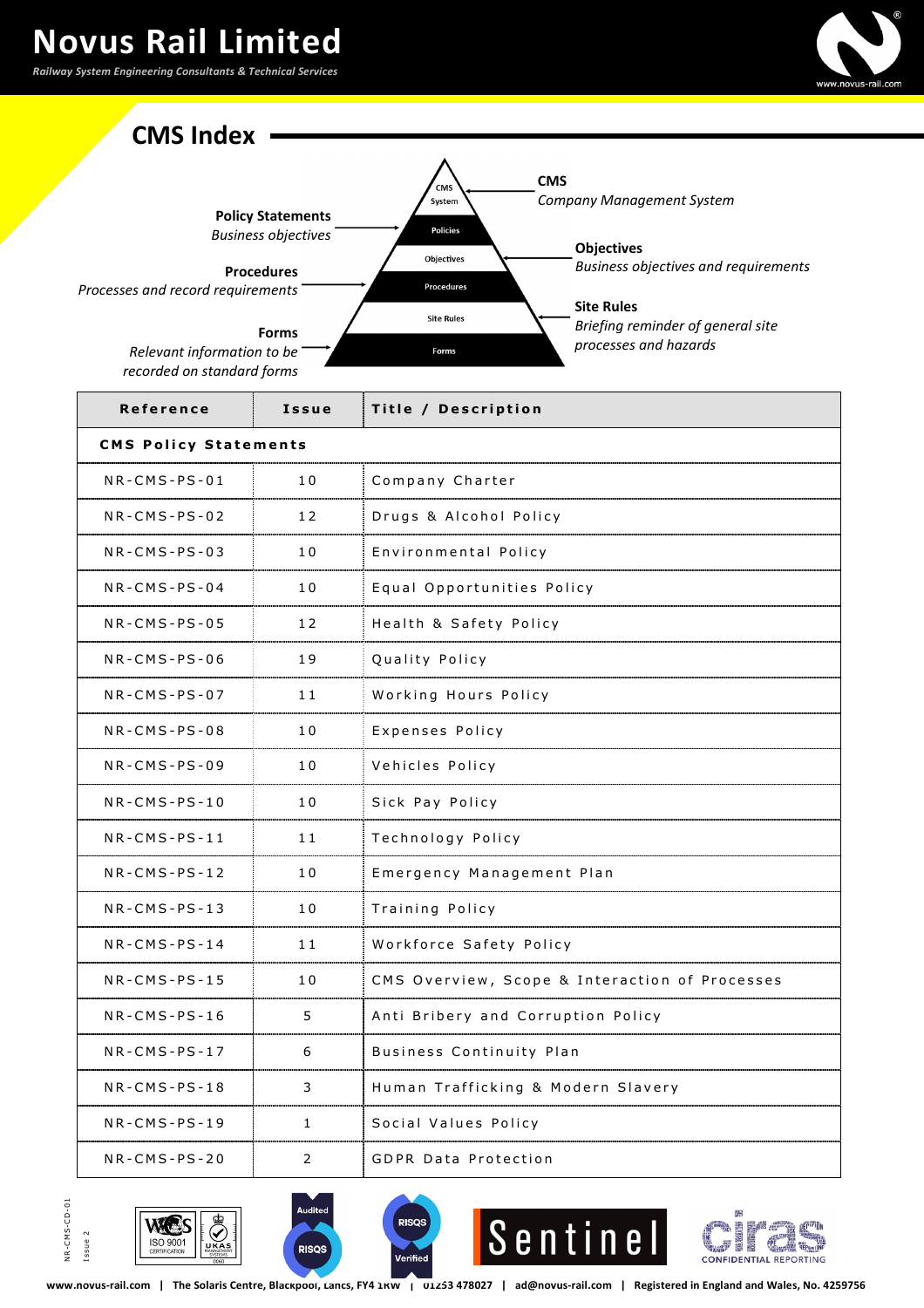

| <b>CMS Procedures</b> |    |                                                      |
|-----------------------|----|------------------------------------------------------|
| $NR$ -CMS-PR-01       | 8  | Management System Review & Audit                     |
| $NR-CMS-PR-02$        | 11 | Assessment of Suppliers                              |
| $NR$ -CMS-PR-03       | 8  | Briefing of Industry Requirements                    |
| $NR$ -CMS-PR-04       | 9  | Control & Use of Equipment (Including PUWER)         |
| $NR$ -CMS-PR-05       | 10 | Induction, Training & Competency Management          |
| $NR$ -CMS-PR-06       | 12 | Management of Risks                                  |
| $NR$ -CMS-PR-07       | 10 | Document & Data Control (Including Electronic Data)  |
| $NR$ -CMS-PR-08       | 13 | Accounts Management                                  |
| $NR-CMS-PR-09$        | 13 | Contract Execution Process                           |
| $NR$ -CMS-PR-10       | 11 | Drugs & Alcohol Management                           |
| $NR$ -CMS-PR-11       | 9  | Working Hours Management                             |
| $NR$ -CMS-PR-12       | 10 | Accident Incident & Near-miss Report / Investigation |
| $NR-CMS-PR-13$        | 8  | Refusal to Work on the Ground of Health & Safety     |
| $NR$ -CMS-PR-14       | 8  | Control & Use of Company Identity Cards              |
| $NR$ -CMS-PR-15       | 9  | Control & Use of Personal Protective Equipment       |
| $NR$ -CMS-PR-16       | 9  | Employee Recruitment Process                         |
| $NR$ -CMS-PR-17       | 7  | Change Management                                    |
| $NR$ -CMS-PR-18       | 7  | Medical / Drugs & Alcohol Management                 |
| $NR$ -CMS-PR-19       | 7  | First Aid Management                                 |
| $NR$ -CMS-PR-20       | 9  | CIRAS Management                                     |
| $NR$ -CMS-PR-21       | 7  | Welfare Management                                   |
| $NR-CMS-PR-22$        | 8  | Workforce Involvement                                |
| $NR-CMS-PR-23$        | 9  | Track Visitors Permits                               |
| $NR$ -CMS-PR-24       | 8  | Non Conformance Management                           |
| NR-CMS-PR-25          | 3  | Sentinel Scheme Rules                                |
|                       |    | - - -                                                |
|                       |    |                                                      |
|                       |    |                                                      |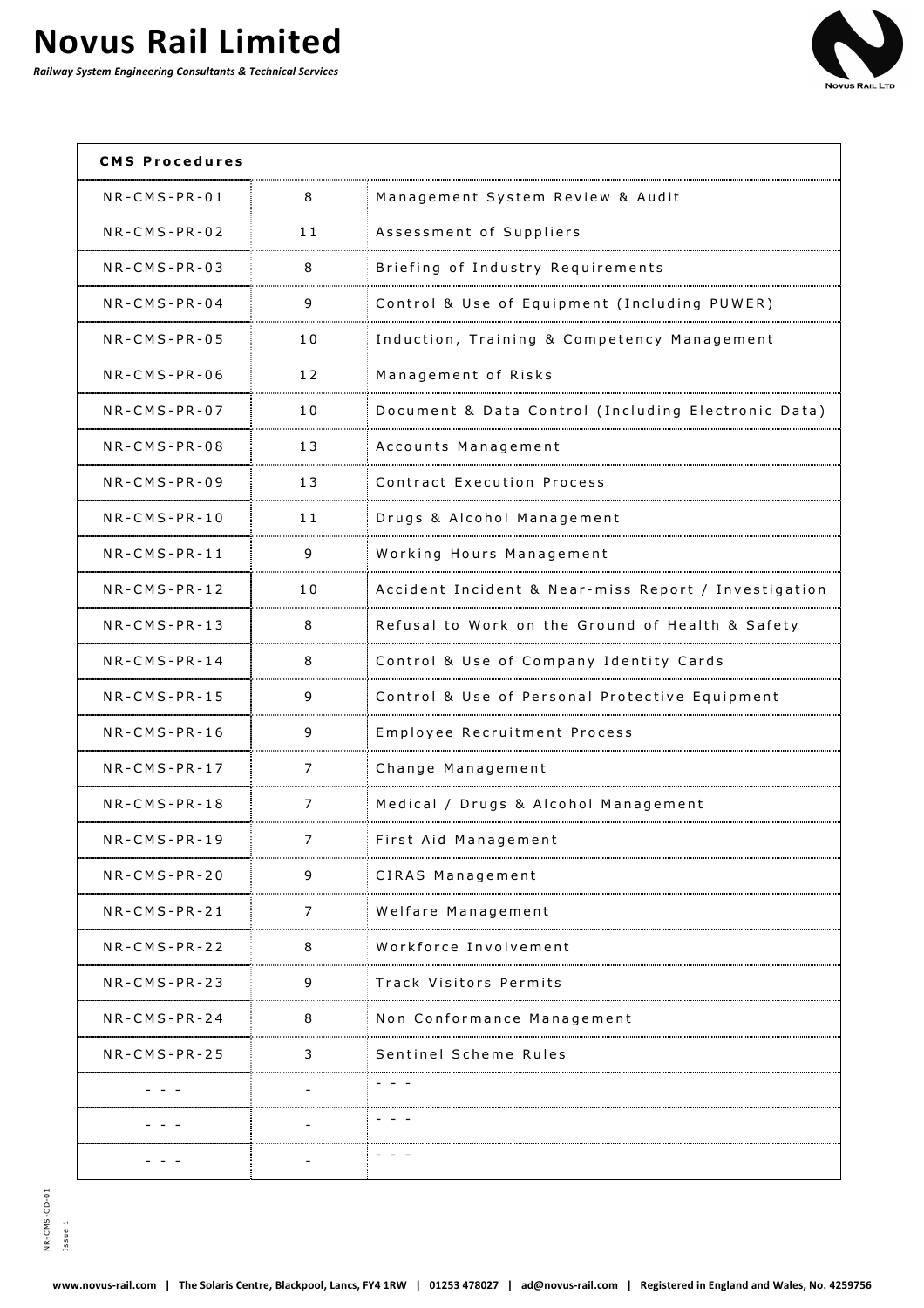

| <b>CMS Forms</b>          |     |                                   |
|---------------------------|-----|-----------------------------------|
| $NR$ -CMS-FO-001          | 8   | Letter Template                   |
| $NR - CMS - FO - 0.0 - 2$ | 6   | Not Used                          |
| $NR$ -CMS-FO-003          | 7   | Invoice Cover Letter              |
| NR-CMS-F0-004             | N/A | Not Used                          |
| NR-CMS-FO-005             | 7   | Purchase Order Template           |
| $NR$ -CMS-FO-006          | 7   | Report Template                   |
| $NR$ -CMS-FO-007-A        | 6   | Form Template (Portrait)          |
| NR-CMS-FO-007-B           | 6   | Form Template (Landscape)         |
| $NR$ -CMS-FO-008          | 6   | Manage System File Structure      |
| NR-CMS-FO-009             | 6   | Appraisal & Competency Assessment |
| NR-CMS-F0-010             | 5-  | Not Used                          |
| $NR$ -CMS-FO-011          | 6   | Document Review / Briefing Form   |
| $NR$ -CMS-FO-012          | 5   | Briefing Register                 |
| $NR$ -CMS-FO-013          | 7   | Staff Meeting Agenda              |
| $NR$ -CMS-FO-014          | 6   | Contract Meeting Minutes          |
| $NR$ -CMS-FO-015          | 6   | Client Feedback Request           |
| $NR$ -CMS-FO-016          | 6   | Calculation Sheet                 |
| $NR$ -CMS-FO-017          | 6   | Document Transmittal Sheet        |
| $NR$ -CMS-FO-018          | 6   | Compliments Slip                  |
| $NR$ -CMS-FO-019          | 7   | Contract File Structure           |
| NR-CMS-F0-020/24          | 5-  | Not Used                          |
| $NR$ -CMS-FO-025          | 6   | Employee Training Matrix          |
| $NR$ -CMS-FO-026          | 2   | Staff Development Plan            |
| $NR$ -CMS-FO-027          | 7   | Employment Contract - Full Time   |
| $NR$ -CMS-FO-028          | 10  | Staff Induction Form              |
| $NR$ -CMS-FO-029          | 6   | New Employee Reference Request    |
| $NR$ -CMS-FO-030          | 7   | Employee Application Form         |
| $NR$ -CMS-FO-031          | 7   | Staff Timesheet                   |
| $NR$ -CMS-FO-031-A        | 6   | Use of Personnel Vehicle Claim    |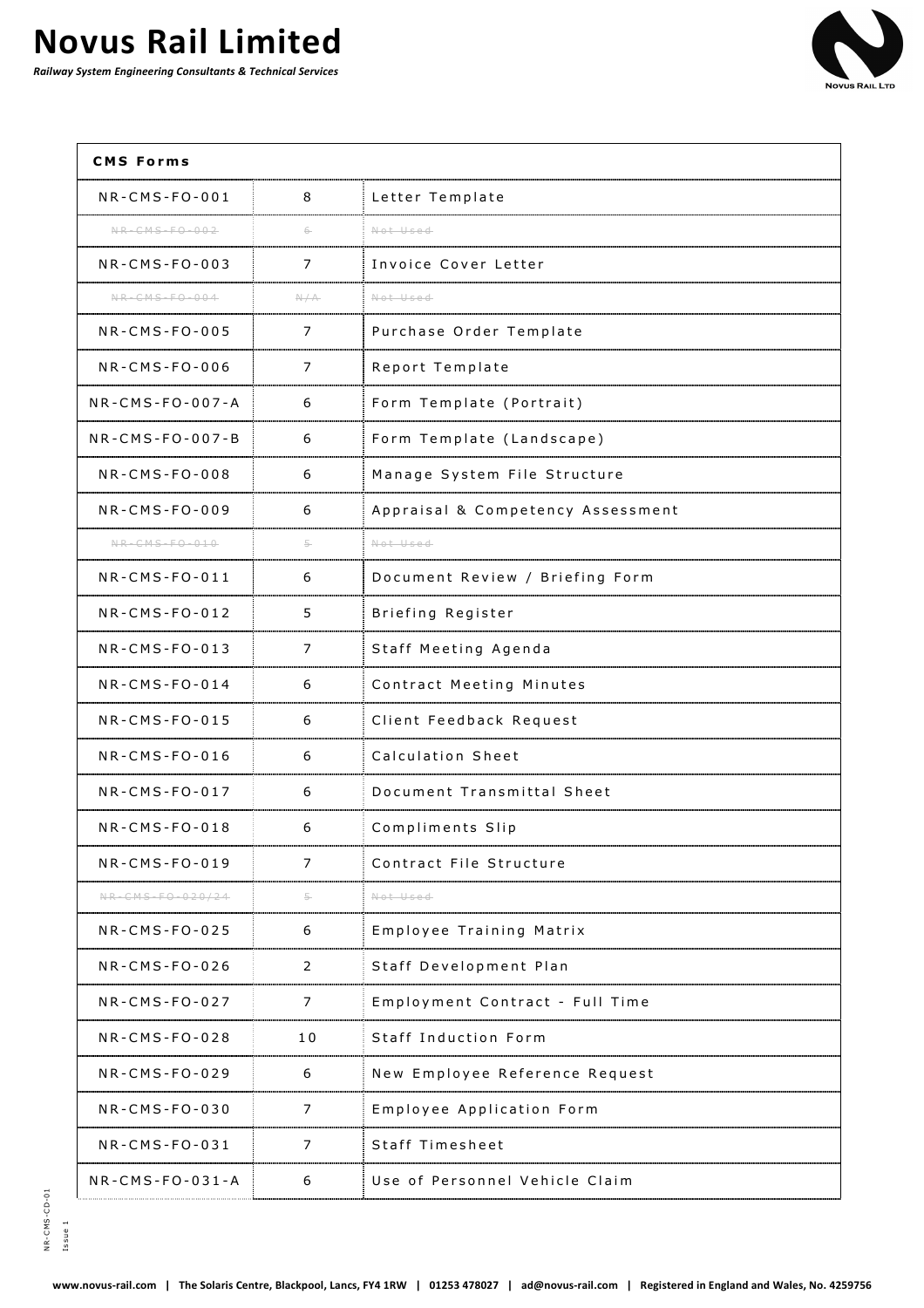

| $NR$ -CMS-FO-031-B | 6  | Expense Claim Form                                   |
|--------------------|----|------------------------------------------------------|
| $NR$ -CMS-FO-032   | 6  | Leave Application                                    |
| $NR-CMS-FO-033$    | 6  | <b>Staff Action Plans</b>                            |
| $NR$ -CMS-FO-034   | 6  | Employee Personal Details                            |
| $NR$ -CMS-FO-035   | 7  | Pre-employment/Annual Medical Self-certification     |
| $NR-CMS-FO-036$    | 7  | Staff File Contents                                  |
| $NR$ -CMS-FO-037   | 6  | Defect Report                                        |
| $NR$ -CMS-FO-038   | 6  | Leave Register                                       |
| $NR$ -CMS-FO-039   | 14 | Organisation Chart                                   |
| $NR$ -CMS-FO-040   | 6  | Staff Deputising Arrangements                        |
| $NR$ -CMS-FO-041   | 6  | Job Description Technical Assistant                  |
| $NR$ -CMS-FO-042   | 6  | Job Description Trainee Technician / Apprentice      |
| $NR$ -CMS-FO-043   | 6  | Job Description Technician                           |
| $NR$ -CMS-FO-044   | 6  | Job Description Engineer                             |
| $NR$ -CMS-FO-045   | 6  | Job Description Senior Engineer                      |
| NR-CMS-FO-046-A    | 6  | Job Description Principal Engineer                   |
| $NR$ -CMS-FO-046-B | 2  | Job Description Director                             |
| $NR-CMS-FO-047$    | 6  | Job Description General Manager                      |
| $NR$ -CMS-FO-048   | 8  | Job Description Business Administrator               |
| NR-CMS-FO-049      | 6  | Staff Performance Requirements                       |
| NR-CMS-FO-050      | 4  | Master Working Hours                                 |
| $NR$ -CMS-FO-051   | 6  | Working Hours Exceedance Assessment                  |
| $NR$ -CMS-FO-052   | 6  | Medication Notification                              |
| $NR$ -CMS-FO-053   | 6  | PPE Issue Record                                     |
| $NR$ -CMS-FO-054   | 6  | Accident, Incident or Near-miss Reporting            |
| $NR$ -CMS-FO-055   | 6  | Accident, Incident or Near-miss Investigation Report |
| $NR$ -CMS-FO-056   | 6  | Safe System of Work Template                         |
| $NR$ -CMS-FO-057   | 6  | COSS Mentoring Assessment                            |
| $NR$ -CMS-FO-058   | 6  | Lookout Mentoring Assessment                         |
| $NR$ -CMS-FO-059   | 6  | Rimini                                               |
|                    |    |                                                      |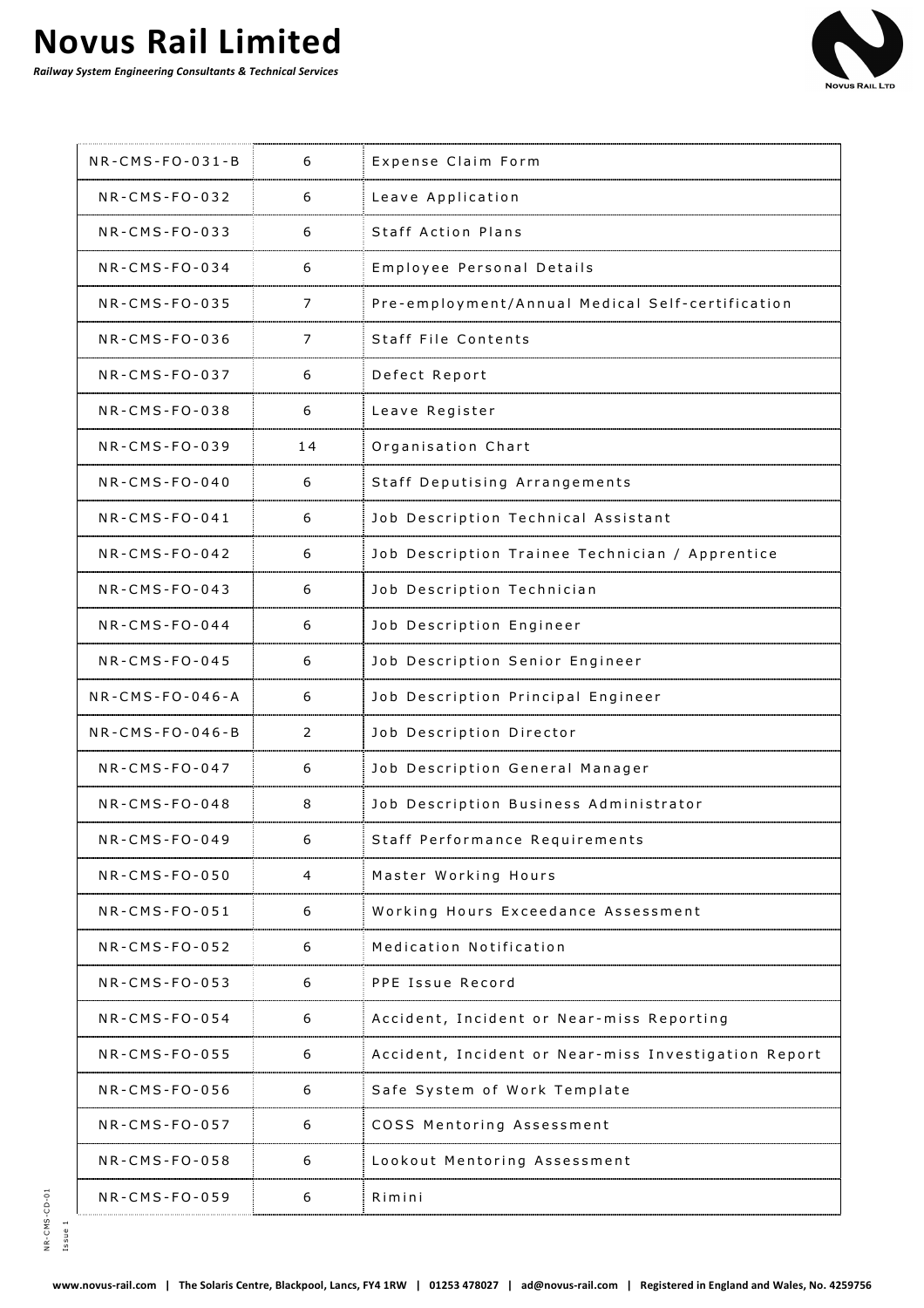

| $NR$ -CMS-FO-060 | 5   | Non-intrusive Hand-back Form       |
|------------------|-----|------------------------------------|
| $NR$ -CMS-FO-061 | 5   | Design Acceptance                  |
| $NR$ -CMS-FO-062 | 5   | Supplier Assessment                |
| $NR$ -CMS-FO-063 | 5   | Site Safety Audits                 |
| $NR$ -CMS-FO-064 | 5   | Feasibility Design Check           |
| $NR$ -CMS-FO-065 | 5   | Level Design Check                 |
| $NR$ -CMS-FO-066 | 5   | Detail Design Check                |
| $NR$ -CMS-FO-067 | 2   | Controlled Equipment Register      |
| $NR$ -CMS-FO-068 | 1   | Equipment Use Register             |
| $NR$ -CMS-FO-069 | 5   | Technical Query                    |
| $NR$ -CMS-FO-070 | 5   | Contract Planning Meeting Agenda   |
| $NR$ -CMS-FO-071 | 5   | Disputed Invoice Acknowledgement   |
| $NR$ -CMS-FO-072 | 5   | 14day Unpaid Invoice Notice        |
| $NR$ -CMS-FO-073 | 5   | 28day Unpaid Invoice Final Warning |
| $NR$ -CMS-FO-074 | 5   | 28day Statutory Interest Claim     |
| $NR$ -CMS-FO-075 | 5   | Employment Application Rejection   |
| $NR$ -CMS-FO-076 | 5   | Offer Of Employment                |
| NR-CMS-F0-077    | N/A | Not Used                           |
| NR-CMS-F0-078    | N/A | Not Used                           |
| NR-CMS-F0-079    | N/A | Not Used                           |
| NR-CMS-FO-080    | 6   | Internal Audit Plan                |
| $NR$ -CMS-FO-081 | 5   | Internal Audit Form                |
| NR-CMS-FO-082    | 5   | Management Review Meeting Agenda   |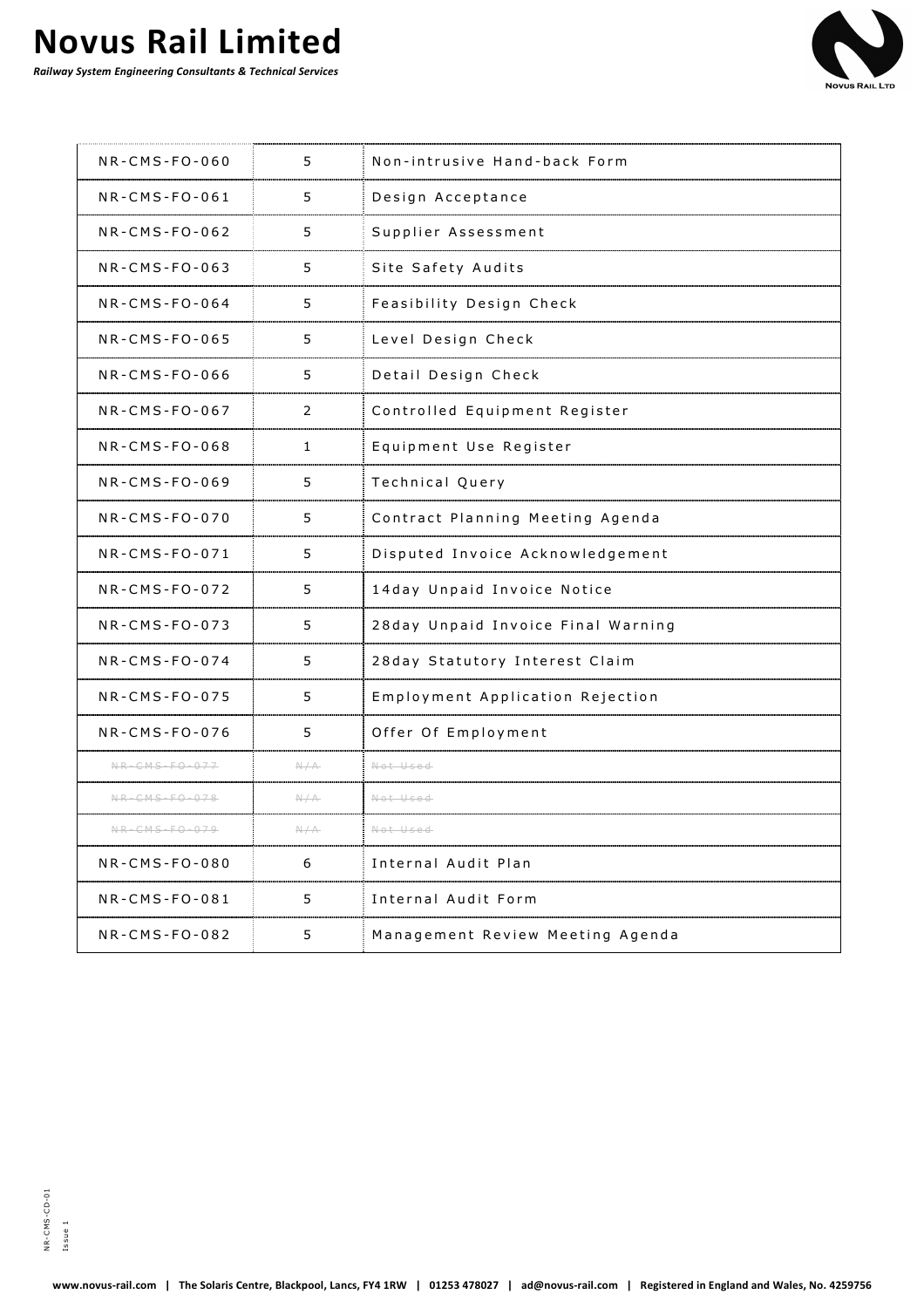

| $NR$ -CMS-FO-083 | 5   | Non Conformance Report              |
|------------------|-----|-------------------------------------|
| $NR$ -CMS-FO-084 | 1   | Risk + Opportunities Register       |
| NR-CMS-F0-085    | N/A | Not Used                            |
| NR-CMS-F0-086    | N/A | Not Used                            |
| NR-CMS-F0-087    | N/A | Not Used                            |
| $NR-CMS-FO-088$  | N/A | Not Used                            |
| $NR-CMS-FO-089$  | 5   | PPE Assessment Template             |
| $NR$ -CMS-FO-090 | 5   | CMS General Register                |
| $NR$ -CMS-FO-091 | 5   | Suppliers Register                  |
| $NR-CMS-FO-092$  | 5   | Asset Register                      |
| $NR$ -CMS-FO-093 | 5   | Site Access Register                |
| $NR$ -CMS-FO-094 | 5   | Risk Assessment Register            |
| $NR$ -CMS-FO-095 | 5   | Risk Assessment Template            |
| $NR$ -CMS-FO-096 | 5   | Manual Handling Assessment          |
| $NR$ -CMS-FO-097 | 5   | COSHH Assessment                    |
| $NR$ -CMS-FO-098 | 5   | CWR Stressing Mentoring Assessment  |
| $NR$ -CMS-FO-099 | 5   | Hand-back Mentoring Assessment      |
| $NR$ -CMS-FO-100 | 5   | Tamping Mentoring Assessment        |
| $NR$ -CMS-FO-101 | 5   | Inspections Mentoring Assessment    |
| $NR$ -CMS-FO-102 | 4   | Competency Log Book                 |
| $NR$ -CMS-FO-103 | 5   | Payroll Authorisation               |
| $NR$ -CMS-FO-104 | 4   | Intrusive Hand-back Forms A-G       |
| NR-CMS-FO-105    | 6   | S&C Inspection Form                 |
| $NR$ -CMS-FO-106 | 6   | Plain Line Inspection Form          |
| $NR$ -CMS-FO-107 | 5   | Site Defect Register                |
| NR-CMS-F0-108    | N/A | Not Used                            |
| $NR$ -CMS-FO-109 | 5   | Drawing Register                    |
| $NR$ -CMS-FO-110 | 5   | Random D&A Test Notification Letter |
| $NR$ -CMS-FO-111 | 4   | Non Conformance Register / Tracker  |